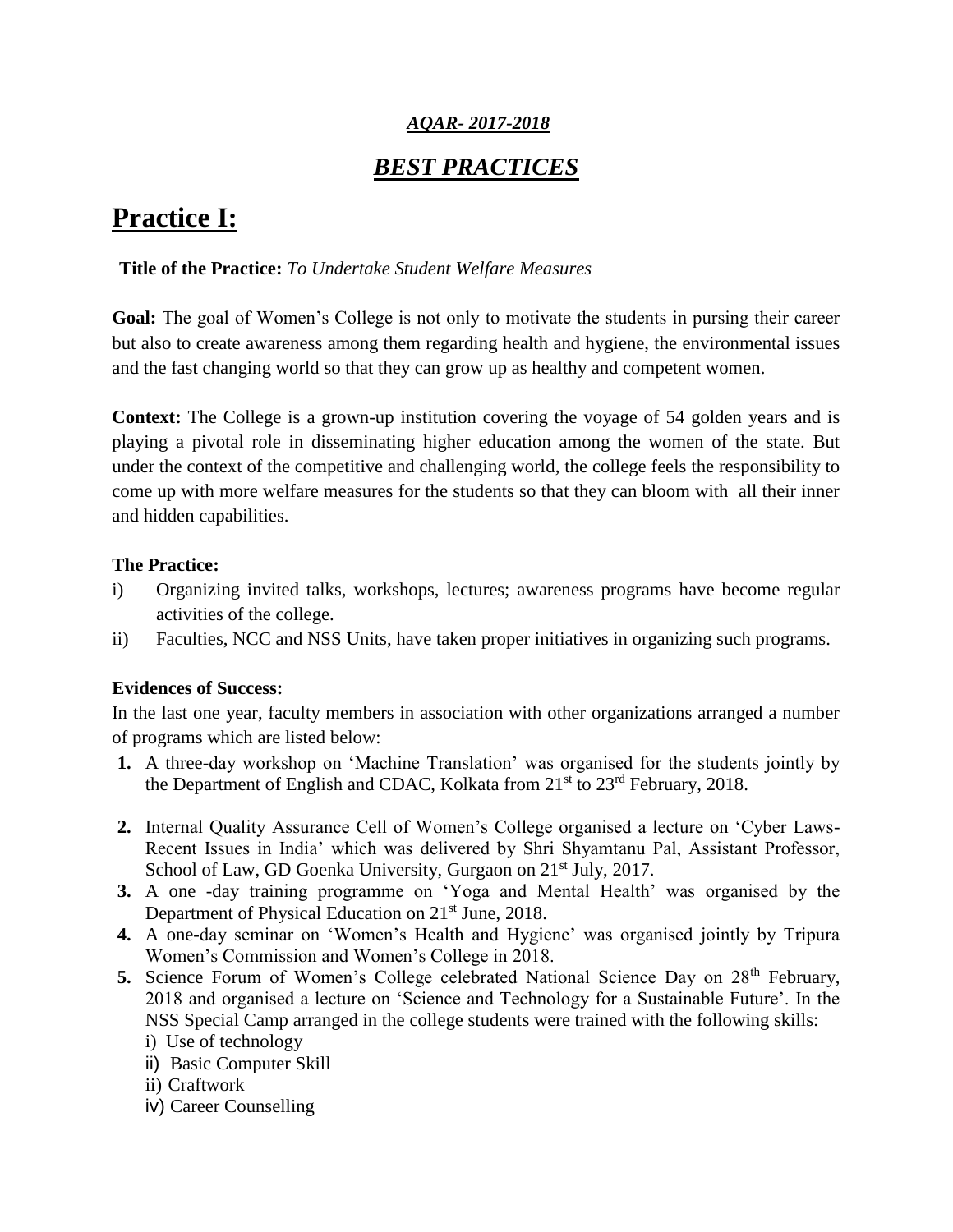v) Self-Defence Techniques

- **6.** Deworming Day was observed in the college on  $18<sup>th</sup>$  January, 2018 where deworming medicines were distributed among the students.
- **7.** All individual departments arranged invited talks on relevant issues in the college at regular intervals. Several departments unveiled wall magazines through which students were able to exhibit their talents. Students of Education Department organised an exhibition with their handmade craftworks.
- **8.** Students attended a Skill Development Programme on 20<sup>th</sup> March, 2018 at SIPARD.

### **Problems encountered and resources required:**

- . Constraints of fund in organizing such events
- . Inadequate number of faculties and supporting staff

# **Practice II:**

**Title of the Practice:** *To Inculcate Social Bonding among the Students through Community Service*

**Goal:** Inculcating moral values, ethics and social responsibilities among the students in course of pertaining day to day education is one of the missions of Women's College. The Principal, faculties as well as the office staff work in a team spirit to ignite national feeling, communal harmony and brotherhood among the students.

**Context:** In the modern world of absurdity, where young minds are suffering with hopelessness and drudgery and the moral values are also seen decreasing, the need to implant the seeds of moral, ethical and social responsibilities among the students is the need of the hour. Women's College, being a premier institute catering to the needs of women students from every nook and corner of the state bears the responsibility of educating the students in nurturing moral and social values side by side their formal education.

# **The Practice:**

- i) Students are encouraged to participate in community services such as conducting health awareness programs, cleanliness drives, spreading education among the mass in the slum areas.
- ii) Apart from giving the students quality education, the faculties work tirelessly to inject the virtue of wisdom, intellectuality and fellow-feeling among the students.

# **Evidences of Success:**

- 1. NSS volunteers raised fund from teaching, non-teaching staff and students of Women's College to help the Kerala Flood victims which was subsequently deposited to State NSS Cell, Tripura.
- 2. NSS Volunteers adopted a village named Nutannagar and cleaned the filthy areas as a part of Swachh Bharat: Summer Internship Programme on  $26<sup>th</sup>$  July, 2018.
- 3. Red Ribbon Club is existed in the College and an Awareness Programme on 'HIV/ AIDS' was organised in the college on 20<sup>th</sup> March by NSS and Red Ribbon Club in collaboration with Tripura State AIDS Control Society. Quiz competition and Extempore Speech Competition were